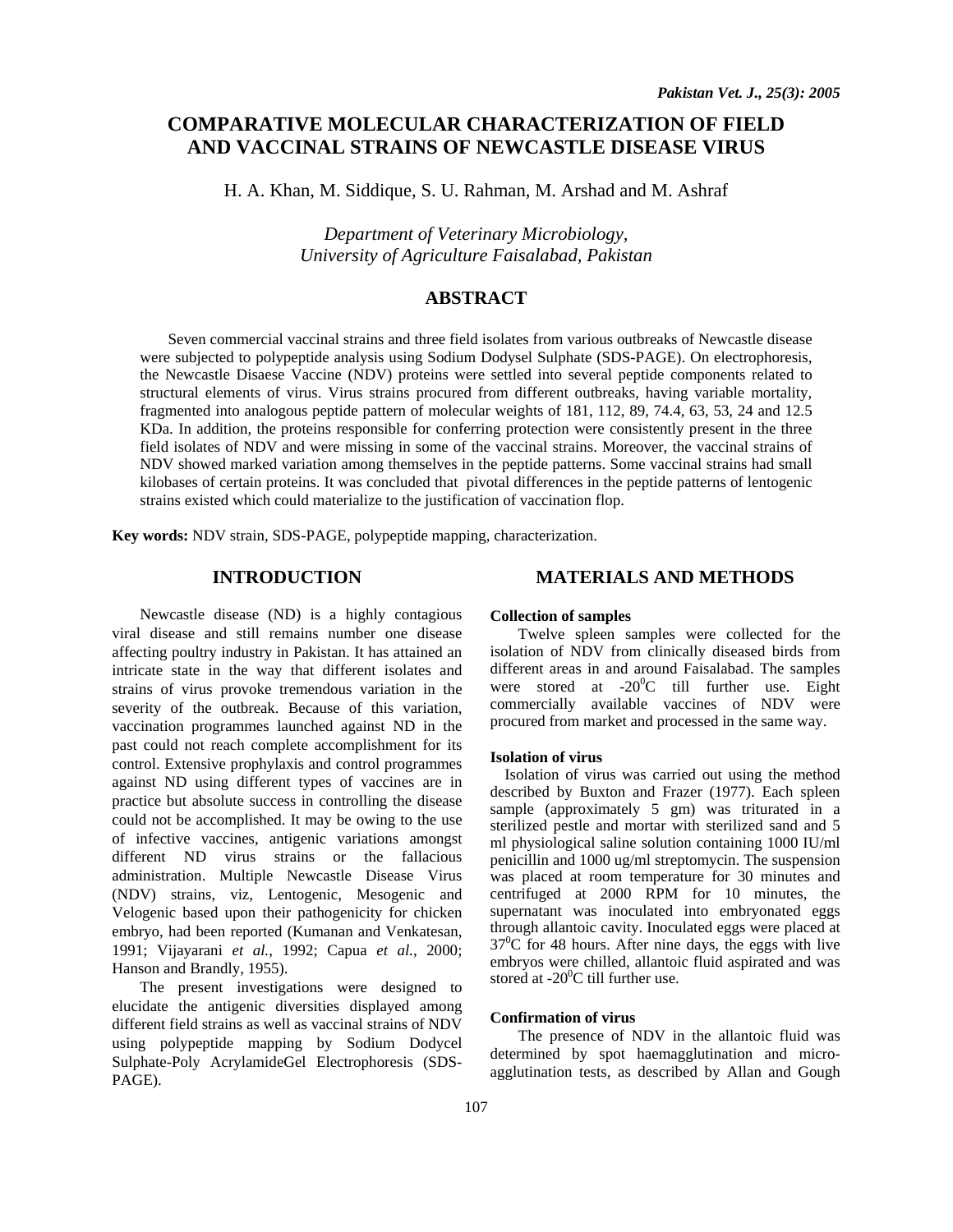(1974). The positive haemagglutinating allantoic fluids were confirmed through haemagglutination inhibition (HI) test with known NDV antiserum (Cadman *et al*., 1997).

### **Sodium Dodecyl Sulphate-Polyacrylamide Gel Electrophoresis**

#### **a) Purification and concentration of NDVstrains**

Eight millilitre of allantoic fluid having field strains and purified vaccinal strains was transferred to 30 ml centrifuge tube and spun at 5000 x g for 30 minutes at  $4^0C$  in JA-20 Beckman rotor. The collected supernatant was subjected to the gradient centrifugation, as described by Nagy and Lominiczi (1984). Two layers of sucrose solution (30 and 20%) were prepared under  $-20^{\circ}$ C for 2 hours. The test samples were poured on the solidified sucrose gradient gently and centrifuged at 15000 RPM for 3 hours at  $4^0C$  in JA-20 Beckman rotor. A clear visible pellet of virus was obtained and washed with distilled water. Half of the pellet was resuspended in NTE (100 mM NaCl, 20 mM Tris-HCl, 2 mM EDTA, pH 6.8) buffer and other half of the pellet was resuspended in TE (20 mM tris HCl, 2mM EDTA, pH 6.8) buffer. One percent Sodium Dodycel Sulphate was added in both of the pellet suspensions.

#### **b) Partial digestion**

The samples were subjected for digestion with chymotrypsin (Leurquin Lab., France). The freeze-dried powder of chymotrypsin was resuspended in 5 ml distilled water. A 5 ml of chymotrypsin solution was added in both centrifuge tubes containing virus suspension and incubated in water bath at  $37 \,^0C$ . The 50 µl digested samples were collected from each tube at 5, 10, 20 and 30 minutes interval and boiled at 100 $\,^0C$  for 5 minutes in water bath to stop the reaction (Cleveland *et al*., 1977).

## **c) Preparation of samples/markers for Gel Electrophoresis**

Vertical gel electrophoresis (BRL, USA) with discontinuous buffer system (Laemmli, 1970) was adopted. A 3.5% of stacking gel, 7.5 and 12.5% separating gels were prepared for analysis of structural proteins. A 50 µl sample buffer was added in the protein sample (purified resuspended viral suspension). A 3 µl of 0.2 % bromophenol blue was added and kept in water bath at boiling temperature for 2 minutes and cooled at room temperature. Six protein markers were selected as M1 and M2. M1 comprised of lysozyme and M2 comprising of bovine serum albumin, chicken egg

albumin, trypsin, pepsin and beta glycosidase. Two mg of each (M1 and M2) was mixed with  $200 \mu$ l of sample buffer separately. Three µl of 0.2 % bromophenol blue was added to each tube. These samples were loaded (20 µl) into the gel slots with Hamilton syringe. Electrophoresis was carried out at room temperature at 200 V for 6 hours till bromophenol dye travelled to about 1 cm from the bottom of the separating gel.

### **d) Staining and destaining**

After electrophoresis, the gel was removed from the glass plates and subjected to the staining solutions (Coomassie brilliant blue, 0.1%) overnight. The destaining was done for 3 hours with agitation in destaining solution (Methanol, Glacial acetic acid).

## **RESULTS**

The present study was conducted for comparing polypeptide profile of prevalent field isolates of NDV with the commercial vaccinal strains using SDS-PAGE. The haemagglutination titers of NDV strains causing disease were ranged from 1:16 to 1:64 and haemagglutination inhibition titers was 1:256. The isolates from each outbreak were grouped as A, B and C based on their haemagglutination titers. In SDS-PAGE (12.5%) using TE (20 mM tris HCl, 2mM EDTA, pH 6.8) buffer, all the field strains of NDV were almost similar in their polypeptide pattern. The field isolates presented eight polypeptide bands of Rf range 0.171 to 0.857, having molecular weight ranging from 181 to 12.5 KDa. In NTE (100 mM. NaCl, 20 mM Tris-HCl, 2mM EDTA, pH 6.8) buffer, the field isolates of NDV had five polypeptide bands with Rf range of 0.266 to 0.733 and molecular weight of 100 to 13.5, respectively. All the field strains were found similar in peptide pattern and any peculiar difference was not observed.

The SDS-PAGE for NDV strains suspended in TE buffer of gels (5-20% gradient) revealed that the polypeptide bands of all the vaccinal and field strains of NDV ranged from 89 to 16 KDa (Fig.1). The purified NDV vaccinal strain, electrophoresed through 7.5 per cent gel, migrated quickly and protien bands were concentrated at the bottom (Fig. 2).

The three field strains electrophoresed through 12.5% gel along with protein markers (Fig. 3). The vaccinal strains were electrophoresed through 12.5% gel and pattern was observed along with markers, the polypeptide bands of all the vaccinal and field strains of NDV ranged from 182 to 16 KDa. In lane 1 and 2 some of vaccinal strains were missing the protien of 182 Kda (Fig. 4).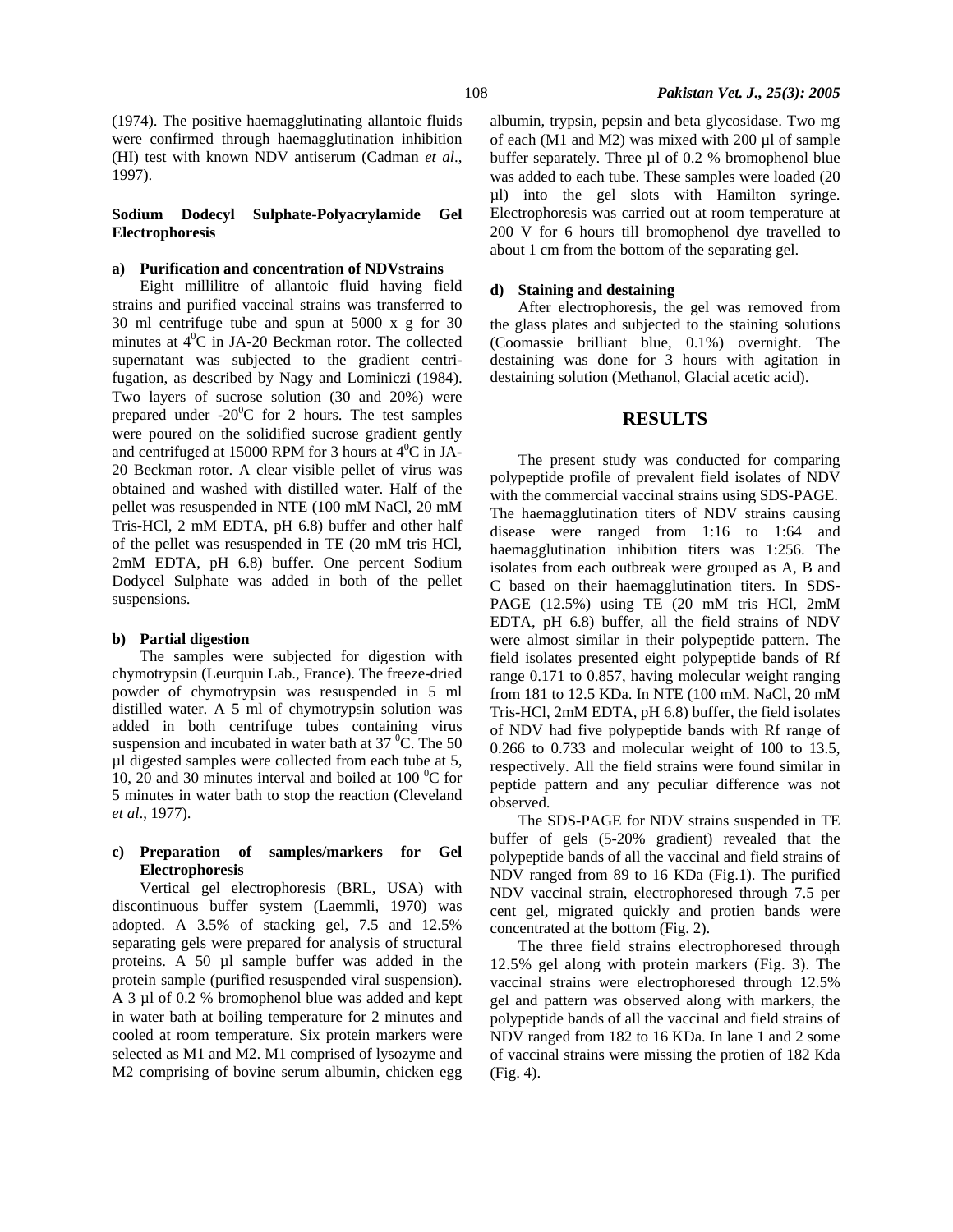

**Fig 1: SDS-PAGE of NDV vaccinal strains suspended in TE buffer on gradient gel (5-20%)** 



**Fig 2: SDS-PAGE of NDV vaccinal strains elctrophoresed through 7.5% gel** 



**Fig 3: SDS-PAGE of isolated three field strains of NDV electrophoresed through 12.5% gel** 





## **DISCUSSION**

Newcastle disease has an intricate state in the way that different isolates and strains of virus may provoke tremendous variation in the severity of the disease. Because of this factor vaccination programmes launched against ND in the past could not reach complete accomplishment for its control. Three field isolates obtained from various outbreaks, with variable mortality, did not indicate characteristic differences in the number and nature of protein fractions by SDS-PAGE. Seven major polypeptides  $(L, HN, NP, F_0, F1, F)$ M and F2) were present in all the field isolates as also reported by Nagy and Lominiczi (1984) and King and Seal (1997) and one contaminating protein "Actin" was identified, as also observed by Nagy and Lominizi (1984).

Regarding the number of proteins of virus with different mortality, Vijayarani *et al*. (1992) also observed almost similar peptide pattern. During replication of NDV, it is obligatory that the precursor glycoprotein  $F_0$  to be cleaved into F1 and F2 for the progeny virus to be infectious (Rott and Klenk, 1988; Yu *et al*., 2002). The present study revealed that the virulent virus replicated in range of tissues and organs, their  $F_0$  cleavage could be affected by wide range of proteases. The importance of  $F_0$  cleavage was easily demonstrated, since viruses normally are unable to replicate or produce plaques in cell culture. While all viruses could replicate and produce infectious progeny in the allantoic cavity, the viruses pathogenic for chicken could replicate in wide rang of cell types in vitro. It was also reported by Lamb and Choppin (1978) that F1 polypeptide segment was only present in the infected cells. Other cleavage product F2 was poorly